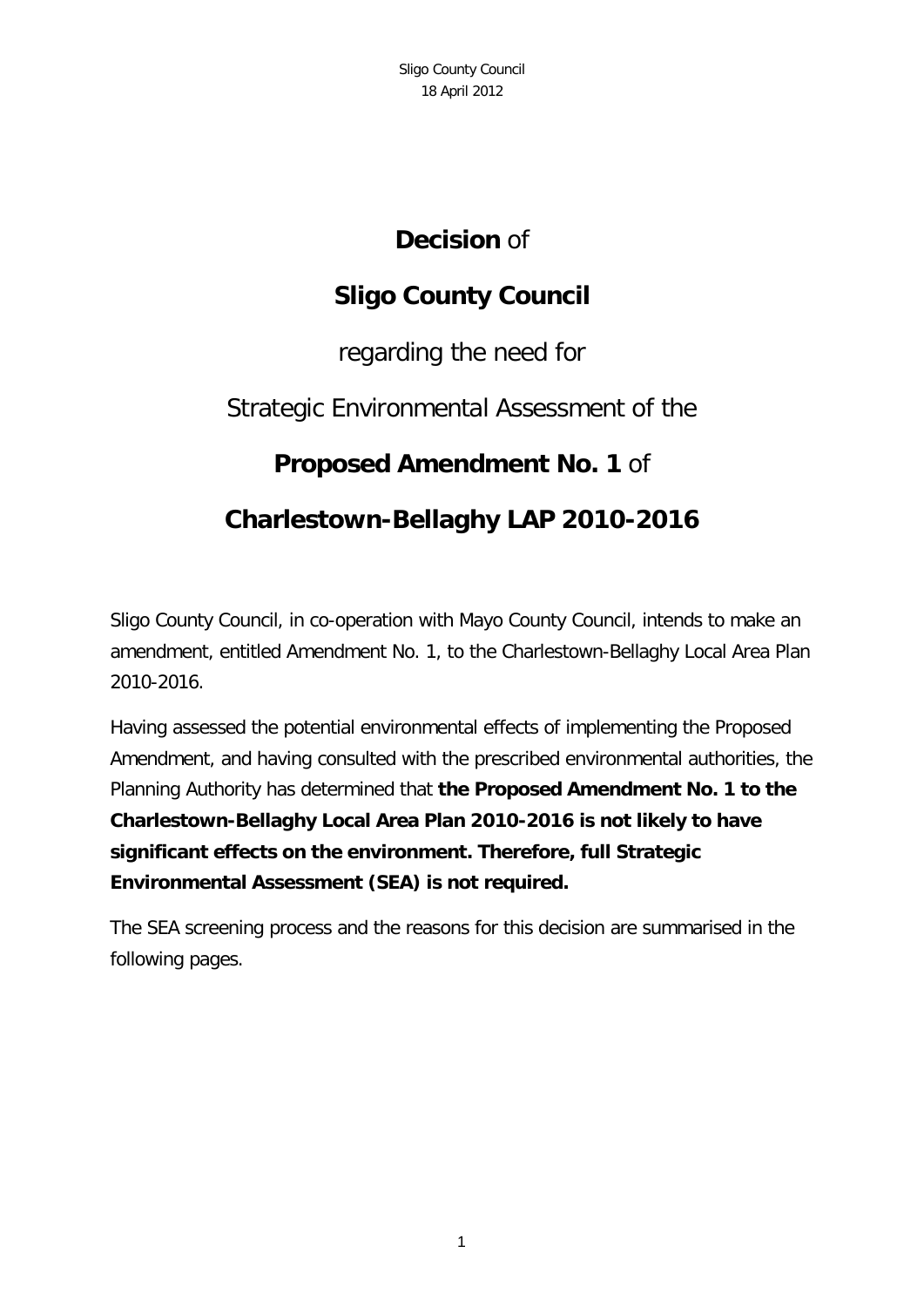## **1. Background to the Proposed Amendment to Charlestown-Bellaghy LAP 2010-2016**

Charlestown-Bellaghy Local Area Plan 2010-2016 was adopted by Sligo County Council and Mayo County Council and prior to the enactment of the Planning and Development (Amendment) Act 2010, which introduced the requirement for Core Strategies to be incorporated into development plans.

Following the incorporation of Core Strategies by both Sligo and Mayo County Councils into their respective County Development Plans, it is now necessary to implement the provisions of these Strategies into local area plans. The implementation of changes in population targets and corresponding housing land allocation is done using the LAP amendment procedure specified in Sections 19-20 of the Planning and Development Act 2000 (as amended).

The Proposed Amendment No. 1 of Charlestown-Bellaghy LAP is intended to bring the Plan in line with the Core Strategies of both Sligo and Mayo County Development Plans.

### **2. SEA – legal requirements**

The Strategic Environmental Assessment (SEA) Directive (2001/42/EC) applies to plans and programmes for which formal preparatory action started on or after the 21st July 2004. The component of the SEA Directive relating to land use planning was transposed into Irish law in the form of the Planning and Development (SEA) Regulations 2004 (S.I. 436/04), which was amended by the Planning and Development (Strategic Environmental Assessment) (Amendment) Regulations 2011, (S.I. No. 201 of 2011).

In accordance with Article 14A of the SEA Regulations, prior to commencing the procedure for amending the local area plan, it was necessary to "screen" the Proposed Amendment, or determine whether the implementation of the plan as amended would have significant effects on the environment.

### **3. SEA screening**

The Proposed Amendment was screened for potential environmental effects in accordance with the criteria set out in Schedule 2A of the SEA Regulations. The initial screening decision was as follows:

*Having regard to:*

- *Schedule 2A of the Planning and Development (Strategic Environmental Assessment) Regulations*
- *The previous SEA screening carried out on the existing Charlestown-Bellaghy LAP which resulted in the integration of environmental consideration and mitigation measures into the plan*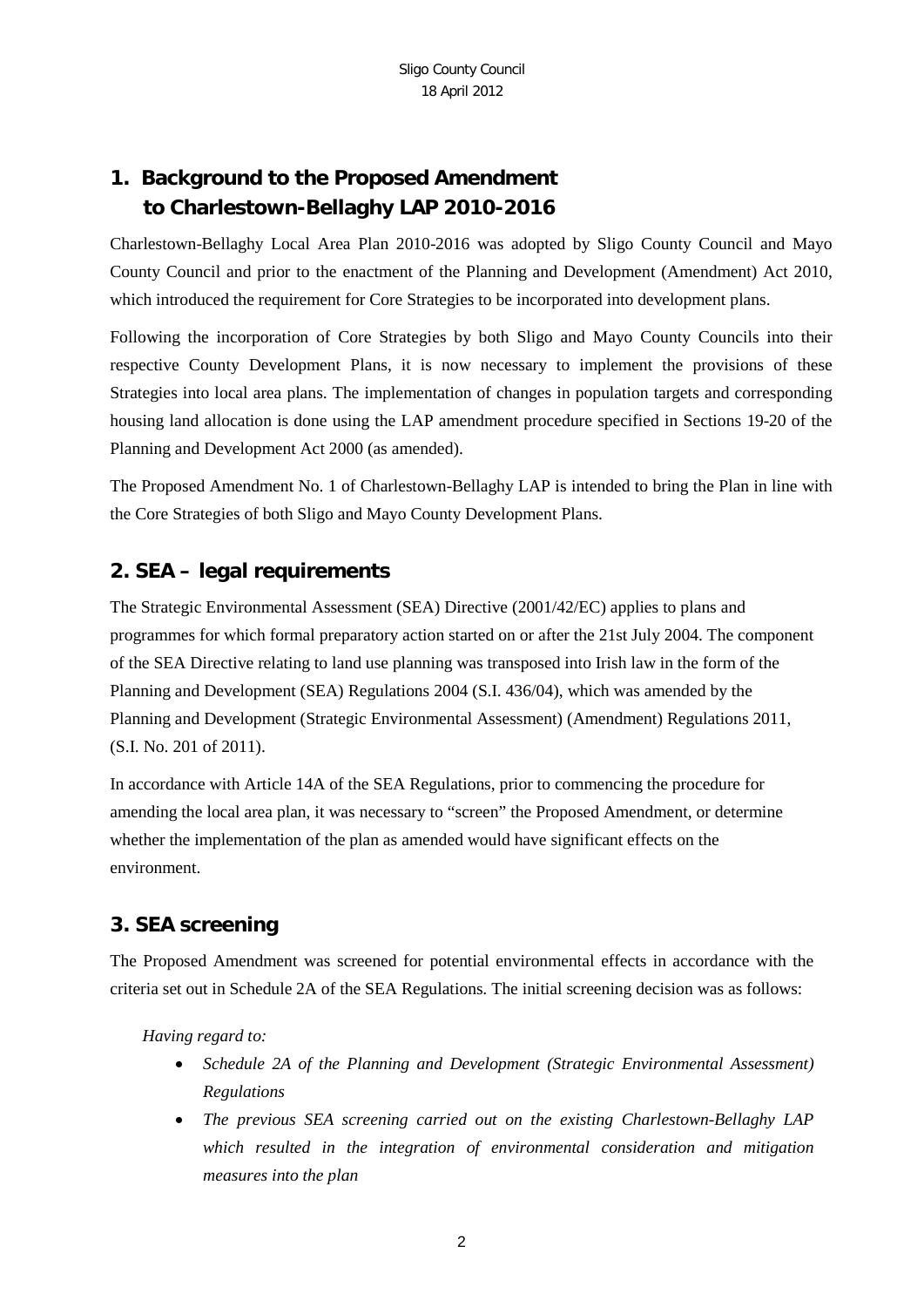• *The nature of the proposed amendment which will result in a more sustainable outcome in terms of land use within the plan area*

*Mayo County Council and Sligo County Council to date consider that proposed Amendment No. 1 to the Charlestown-Bellaghy Local Area Plan 2010-2016 would not be likely to have significant effects on the environment.*

The Screening Report relating to the Proposed Amendment No. 1 of the Charlestown-Bellaghy LAP 2010-2016 can be inspected or purchased from the Planning Offices of Sligo and Mayo County Councils. It can also be downloaded from the Councils' websites at [www.sligococo.ie/bellaghy](http://www.sligococo.ie/bellaghy) and [www.mayococo.ie.](http://www.mayococo.ie/)

The Planning Authority **did not determine** that the implementation of the Proposed Amendment would have significant effects on the environment.

Therefore, in accordance with the requirements of the SEA Regulations, the Planning Authority proceeded to the next stage, i.e. consultation with the following bodies:

- 1. The Development Applications Unit, Department of the Environment, Community & Local Government
- 2. The Co-ordination Unit, Dept. of Communications, Energy and Natural Resources
- 3. The Environmental Protection Agency (EPA), SEA Section, Office of Environmental Assessment
- 4. The Planning System and Spatial Policy Section, Department of Environment, Community and Local Government
- 5. The Seafood Policy and Development Section, Department of Agriculture, Fisheries and Food
- 6. Donegal County Council
- 7. Leitrim County Council
- 8. Roscommon County Council

#### **4. Consultation with prescribed environmental authorities**

Formal notification, accompanied by the Screening Report, was issued to the prescribed environmental authorities on 16 March 2012, giving them an opportunity to comment on the likely environmental effects of implementing the Proposed Amendment to the Charlestown-Bellaghy LAP. The deadline for returning comments was 13 April 2012.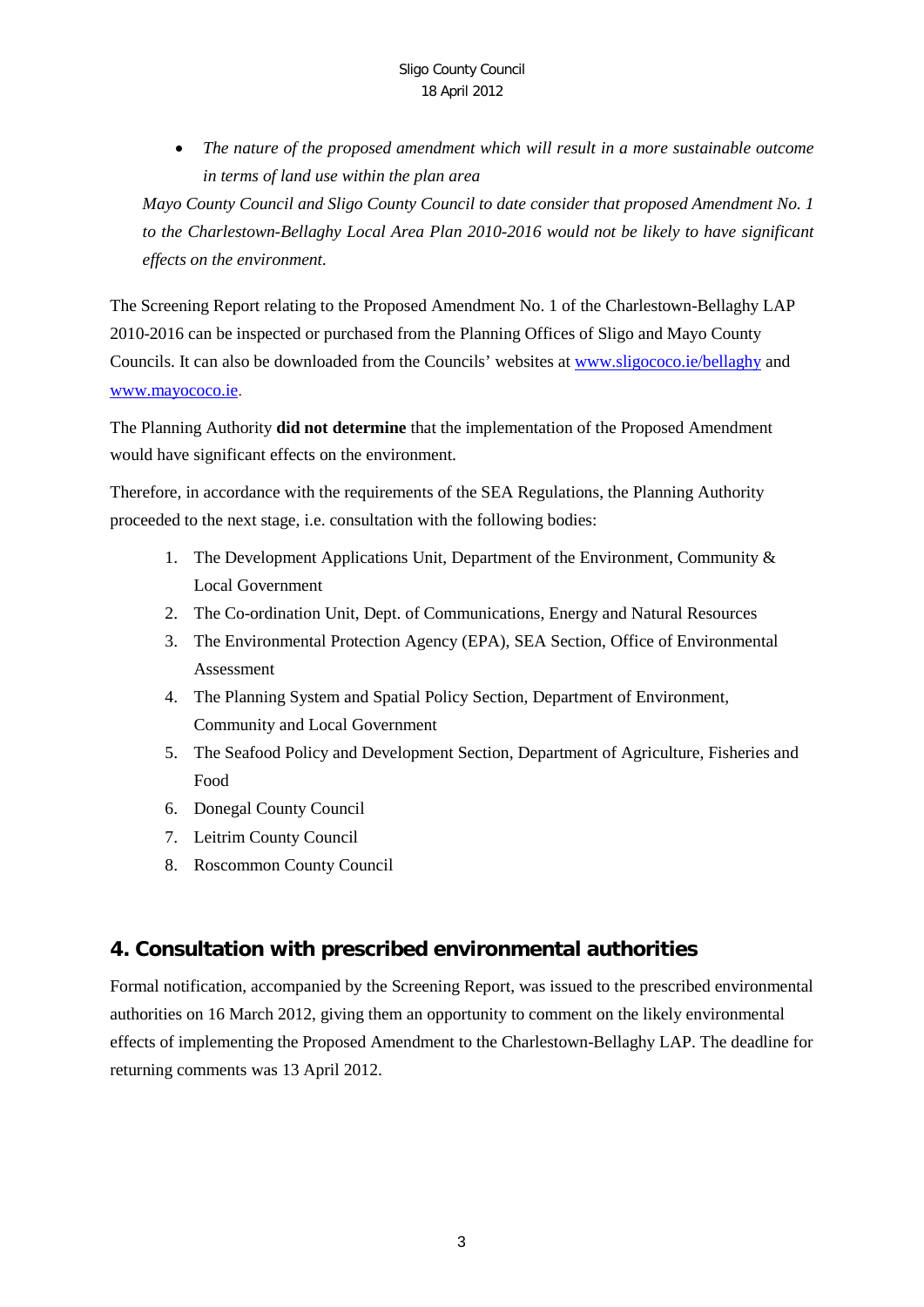### **5. Response to notification**

The Environmental Protection Agency responded on 12 April 2012. The EPA noted the Planning Authority's position with regard to the need for Strategic Environmental Assessment (SEA) of the Proposed Amendment to the Charlestown-Bellaghy Plan. Two specific comments were made as follows:

- "It should be clarified whether a flood risk assessment has been carried out as part of the amendment (either jointly for the entire LAP area, or individually for each local authority area), and whether this flood risk assessment(s) has been taken into account in the zoning and phasing of lands in the LAP area.
- It is noted that in 2010 the Charlestown Waste Water Treatment was over capacity and "failed to meet the overall requirements of the Urban Waste Water treatment Regulations 2001". It should be ensured that adequate and appropriate waste water treatment infrastructure is in place prior to further permissions for development being granted."

The EPA also highlighted the responsibilities of the Planning Authority with regard to future amendments to the Plan, the obligations with respect to national plans and policies and EU environmental legislation, including the European Communities (Birds and Natural Habitats) Regulations 2011.

The EPA also brought to the attention of the Planning Authority the updated SEA Regulations (2011) and Circular PSSP 6 /2011 in relation to *"Further Transposition of the EU Directive 2001/42/EC on Strategic Environmental Assessment".*

No submissions were received from the other bodies notified.

### **6. Considerations**

The submission from the EPA is noted. The concerns raised have been adequately addressed in the Proposed Amendment to the Charlestown-Bellaghy LAP.

A Flood Risk Assessment has been carried out as part of the Proposed Amendment for the entire LAP area and its recommendations have been taken into account in the zoning and phasing of lands in the Plan area.

Regarding the wastewater treatment infrastructure, it should be noted that **Section 2.3.3 Infrastructure** of the LAP already contains a Strategic Objective *"to ensure that the provision of water and wastewater treatment facilities is undertaken in accordance with EU policies and Directives, relevant national legislation and national/regional policies".*

Furthermore, the policies relating to wastewater infrastructure in the Mayo and Sligo County Development Plans are applicable to the Charlestown and Bellaghy areas respectively.